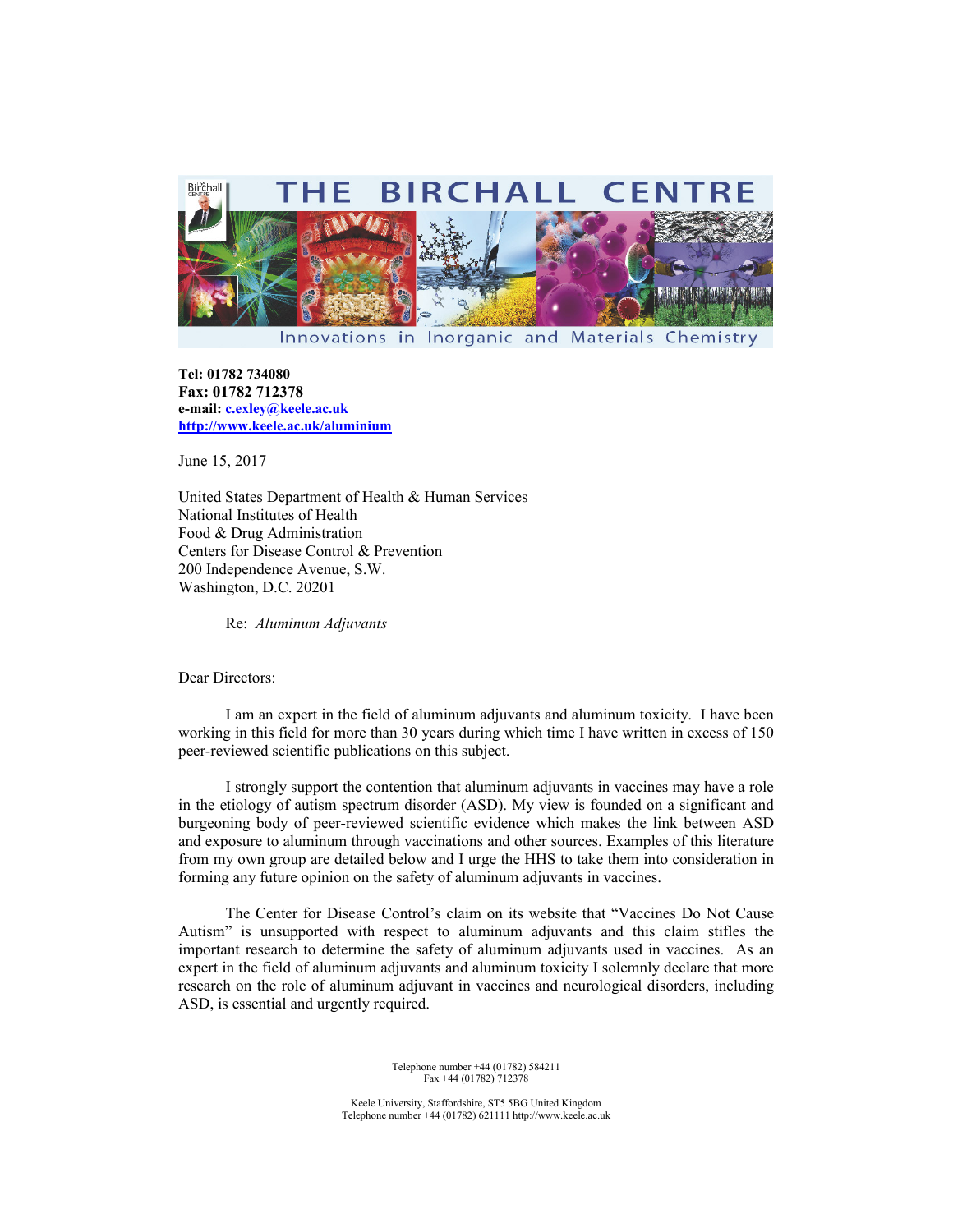Yours faithfully

Clay

Christopher Exley PhD Professor in Bioinorganic Chemistry

Honorary Professor, University of the Highlands and Islands

## **List of Recent, Relevant and Significant Publications From Our Group**

Exley C, Siesjö P & Eriksson H (2010) The immunobiology of aluminium adjuvants: how do they really work? Trends in Immunology 31, 103-109.

Exley C and House E (2011) Aluminium in the human brain. Monatshefte für Chemie - Chemical Monthly 142, 357-363.

House E, Esiri M, Forster G, Ince PG and Exley C (2012) Aluminium, iron and copper in human brain tissues donated to the medical research council's cognitive function and ageing study. Metallomics 4, 56-65.

Exley C (2011) Aluminium-based adjuvants should not be used as placebos in clinical trials. Vaccine 29, 9289.

Exley C (2012) When an aluminium adjuvant is not an aluminium adjuvant used in human vaccination programmes. Vaccine 30, 2042.

Exley C (2012) The coordination chemistry of aluminium in neurodegenerative disease. Coordination Chemistry Reviews 256, 2142-2146.

Exley C, House E, Polwart A and Esiri MM (2012) Brain burdens of aluminium, iron and copper and their relationships with amyloid beta pathology in 60 human brains. Journal of Alzheimer's Disease 31, 725-730.

Davenward S, Bentham P, Wright J, Crome P, Job, D, Polwart A and Exley C (2013) Silicon-rich mineral water as a non-invasive test of the 'aluminium hypothesis' in Alzheimer's disease. Journal of Alzheimer's Disease 33, 423-430.

Khan Z, Combadière C, Authier FJ, Itier V, Lux F, Exley C, Mahrouf-Yorgov M, Decrouy X, Moretto P, Tillement O, Gherardi RK, and Cadusseau J (2013) Slow CCL2-dependent translocation of biopersistent particles from muscle to brain. BMC Medicine 11:99.

Exley C (2013) Human exposure to aluminium. Environmental Science:Processes and Impacts 15, 1807-1816.

Ohlsson L, Exley C, Darabi A, Sandén E, Siesjö P and Eriksson H (2013) Aluminium based adjuvants and their effects on mitochondria and lysosomes of phagocytosing cells. Journal of Inorganic Biochemistry 128, 229-236.

Exley C (2014) Aluminium adjuvants and adverse events in sub-cutaneous allergy immunotherapy. Allergy, Asthma and Clinical Immunology 10, 4.

Exley C and Vickers T (2014) Elevated brain aluminium and early onset Alzheimer's disease in an individual occupationally exposed to aluminium: a case report. Journal of Medical Case Reports 8,41.

Exley C (2014) What is the risk of aluminium as a neurotoxin? Expert Review of Neurotherapeutics 14, 589- 591.

Mold M, Eriksson H, Siesjö P, Darabi A, Shardlow E and Exley C (2014) Unequivocal identification of intracellular aluminium adjuvant in a monocytic THP-1 cell line. Scientific Reports 4, 6287.

> Telephone number +44 (01782) 584211 Fax +44 (01782) 712378

Keele University, Staffordshire, ST5 5BG United Kingdom Telephone number +44 (01782) 621111 http://www.keele.ac.uk